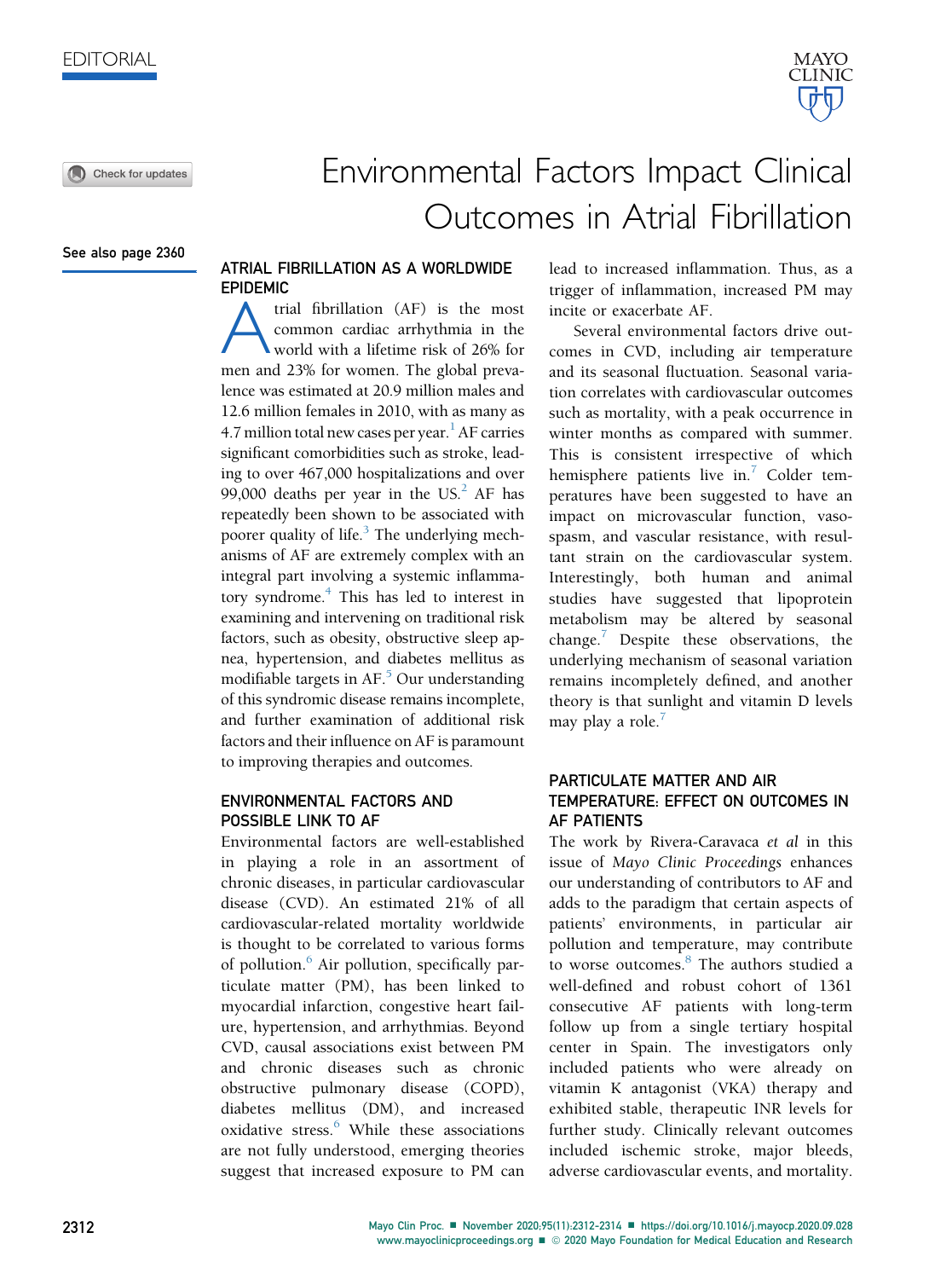These outcomes were stratified in the context of ambient air temperature and  $PM_{10}$ (PM with aerodynamic diameter  $\langle 10 \text{ }\mu \text{m} \rangle$ . This was meticulously studied and involved the use of data derived from local weather stations and an air pollution monitoring center responsible for recording these measurements. The environmental data used were collected and verified by the local government. Patients were followed with personal interviews during routine presentation to the anticoagulation clinic and through chart review. Impressively, not a single patient was lost to follow-up.

Multi-variable Cox regression analyses were performed to delineate the impact of temperature and  $PM_{10}$  on the pre-stated outcomes. The main findings of the study were striking, noting that a high ambient PM<sub>10</sub> was associated with an increased risk of ischemic stroke (aHR 1.64, 95% CI, 1.28 to 2.09). In fact, patients suffering an ischemic stroke had a higher median exposure to  $PM_{10}$  levels (29.3  $\mu$ g/m<sup>3</sup>) compared with those who did not  $(27.2 \text{ }\mu\text{g/m}^3,$ P=.001). Second, lower air temperature was associated with an increase in cardiovascular events (aHR 1.06, 95% CI, 1.03 to 1.1). This relationship held across seasons with the highest number of events occurring in winter months (coldest on average) and the lowest number of events occurring in summer months (warmest on average). Third, both high  $PM_{10}$  and low temperature were associated with major bleeding (aHR 1.44 and aHR 1.03, respectively) and mortality (aHR 1.50 and aHR 1.04, respectively). These findings remained consistent, even when factoring in CHA<sub>2</sub>DS<sub>2</sub>-VASc and HAS-BLED scores. It should be noted that the authors did not investigate repeated events. However, one could speculate that this makes these data all the more intriguing, as the HRs would likely have been much higher.

# PARTICULATE MATTER AND AIR TEMPERATURE: BIOLOGIC PLAUSIBILITY AND BIOLOGICAL VARIATIONS

These findings are plausible in the context of previous research and add to the growing literature surrounding the impact of pollution

on CVD. Prior studies have implicated fine PM (defined by an aerodynamic diameter 1.0-2.5 mm) in accelerating or exacerbating CVD through a multitude of mediators, including endothelial dysfunction, inflammation, and pro-thrombotic pathways.<sup>9</sup> While only  $PM_{10}$ levels were available to the researchers, it is reasonable to expect similar effects could lead to increased risk of ischemic stroke in the AF population. To put the levels seen into context, the mean  $PM_{10}$  level of around 30  $\mu g/m^3$ experienced by this patient population during winter months (highest level during this study) was well below the European recommended annual safety standards (<40  $\mu$ g/m<sup>3</sup>); however, this was also well below the average levels seen in many parts of Asia. Regardless, what remains unclear is how comorbid conditions, such as COPD or DM, and the impact of PM10 levels on their disease control might impact AF outcomes. For example, increased PM may lead to COPD exacerbations. Also, dietary habits in the setting of seasonal changes may lead to fluctuations in blood sugar levels and thus DM control may have been sub-optimal.

The general association of low temperature and cardiovascular events is consistent with prior data. In the region of Spain where this population resided, the average daily high temperature ranges from around 34°C  $(94^{\circ}F)$  in the hottest months to  $17^{\circ}C(63^{\circ}F)$ in the coldest. Compared with many parts of the world, this range is relatively modest. Furthermore, it is unknown how even colder average temperatures might influence outcomes, which might limit extrapolation. Additionally, previous studies have shown that heat waves or large fluctuations in daily temperature were associated with adverse outcomes.<sup>[7](#page-2-6)</sup> Thus, a more granular analysis looking at day-to-day variation and outcomes may not exhibit similar findings as seen in this cohort, but find clusters of correlations. Given the observational nature of the study, there could be multiple confounders to the seasonal variation of outcomes, including not only sunlight and Vitamin D levels, but also activity level or even exposure to outside temperatures. One could imagine that during the winter